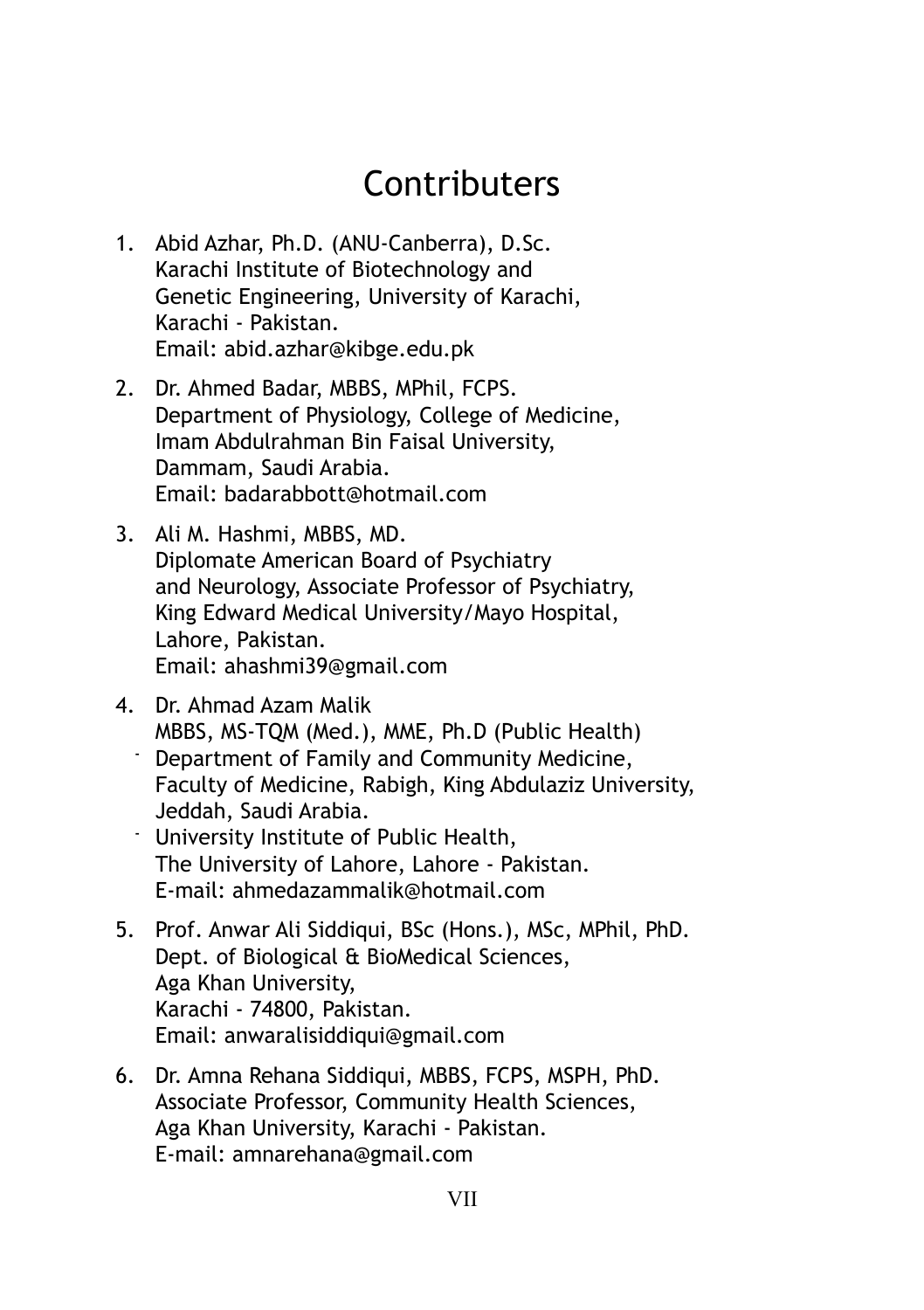- 7. Prof. Dr. Akhtar Sherin, MBBS; FCPS. Chief Editor, Khyber Medical University Journal, Professor of Medicine, Khyber Medical University, Institute of Medical Sciences (KMU-IMS) Kohat, Pakistan. Email: akhtarsherin@yahoo.com
- 8. Aamir Raoof Memon, DPT, MPhil (Health, Physical Educ & Sports Sciences), Institute of Physiotherapy & Rehabilitation Sciences, Peoples University of Medical & Health Sciences for Women, Nawabshah, Pakistan.
- 9. HR Ahmad, MD, PhD [Bochum], FCPS. Professor of Physiology, Department of Biological and Biomedical Sciences, Aga Khan University, Karachi - Pakistan. E-mail: hrahmad.alrazi@aku.edu
- 10. Dr. Fatema Jawad. MBBS, FRCP(Hon). Editor-in-Chief, Journal of Pakistan Medical Association, Karachi, Pakistan. E-mail: fatemajawad@gmail.com
- 11. Farooq Azam Rathore, MBBS, FCPS, MSc (Pain Medicine), Department of Rehabilitation Medicine, Bahria University Medical and Dental College, Bahria University, Karachi, Pakistan. Department of Rehabilitation Medicine, PNS Shifa Hospital, Karachi, Pakistan. Email: farooqrathore@gmail.com
- 12. Dr. Fariha Salman Assistant Professor Department of Community Medicine, King Edward Medical University, Lahore - Pakistan.
- 13. Prof. Ijaz Hussain, FCPS Head of the Dept. of Dermatology, King Edward Medical University/Mayo Hospital, Lahore - Pakistan. Email: drijazhussain@gmail.com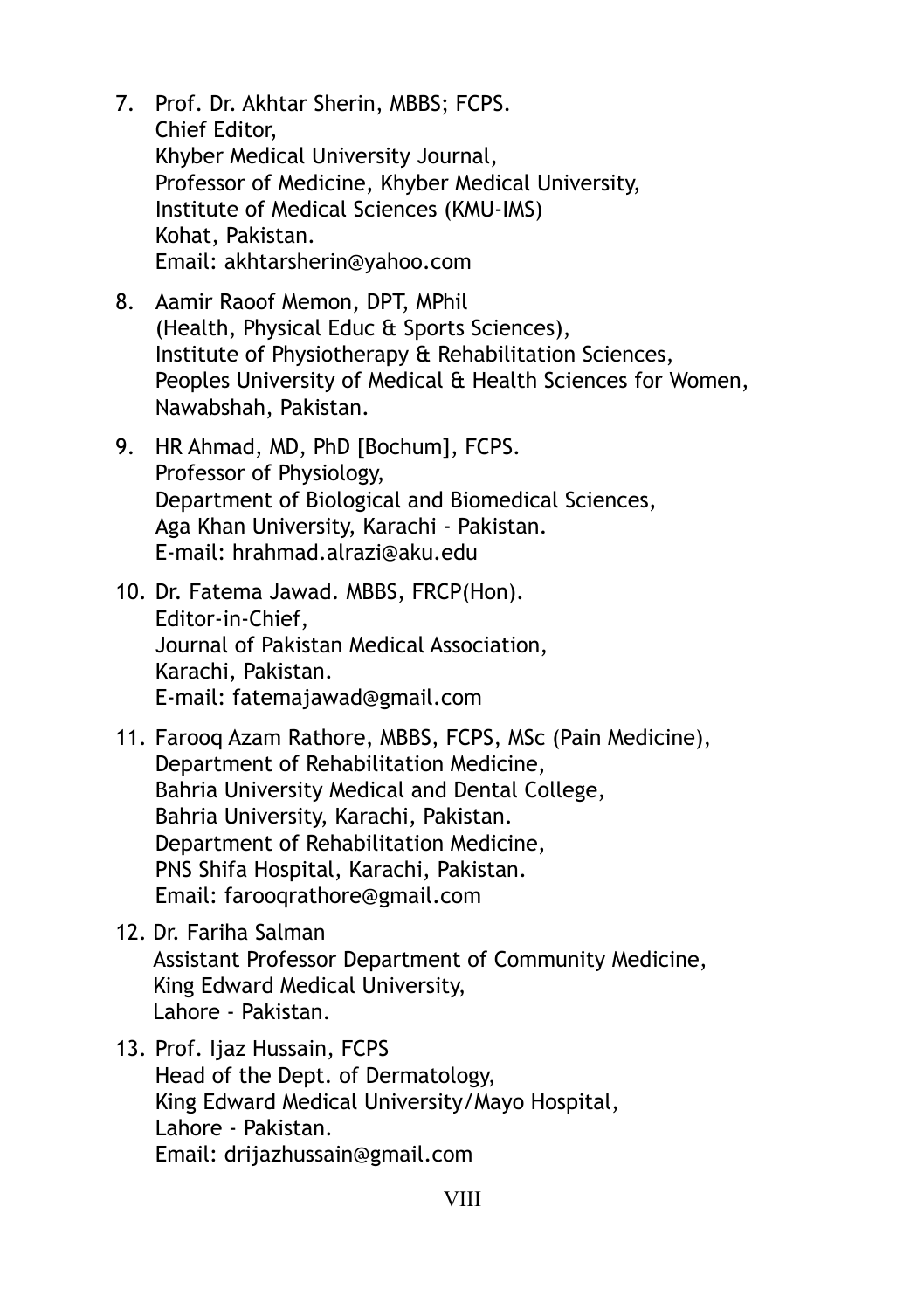- 14. Imran Afzal, Ph.D. Department of Biology, Lahore Garrison University, Lahore - Pakistan.
- 15. Dr. Jamshed Akhtar
	- MBBS, FCPS, FRCS (Glasgow), FACS, Masters Bioethics, MHPE, PGD Biomedical Ethics. Prof. Paediatric Surgery, National Institute of Child Health, Jinnah Sindh Medical University, Karachi, Pakistan. Email: jamjim88@yahoo.com
- 16. Maj Gen [Retd] Professor Muhammad Aslam, MBBS, M.Phil, Ph.D, FPAMS, FCPS Pro-Vice Chancellor National University of Medical Sciences The Mall, Rawalpindi (Pakistan) E-mail: provc@numspak.edu.pk, professormaslam@yahoo.com
- 17. Mukhtiar Baig, MBBS, MPhil, Ph.D., MHPE Professor of Clinical Biochemistry/Medical Educationist, Faculty of Medicine, Rabigh, King Abdulaziz University, Jeddah, Saudi Arabia. E-mail: [drmukhtiarbaig@yahoo.com](mailto:drmukhtiarbaig@yahoo.com)
- 18. Musarrat Riaz, FCPS (Medicine) FCPS (Endocrine), Assistant Professor, Department of Medicine, Baqai Institute of Diabetology and Endocrinology, Baqai Medical University, Plot No. 1-2, II-B, Block-2, Nazimabad, Karachi-74600, Pakistan. E-mail: drmusarratriaz@gmail.com
- 19. Prof. Dr. M. Akbar Chaudhry, MRCP(UK), FRCP(London),FRCP(Edin), FACC F.PAM, FCPS. Principal & Professor of Medicine, Azra Naheed Medical College, Superior University, Lahore-Pakistan. E-mail: profmach@hotmail.com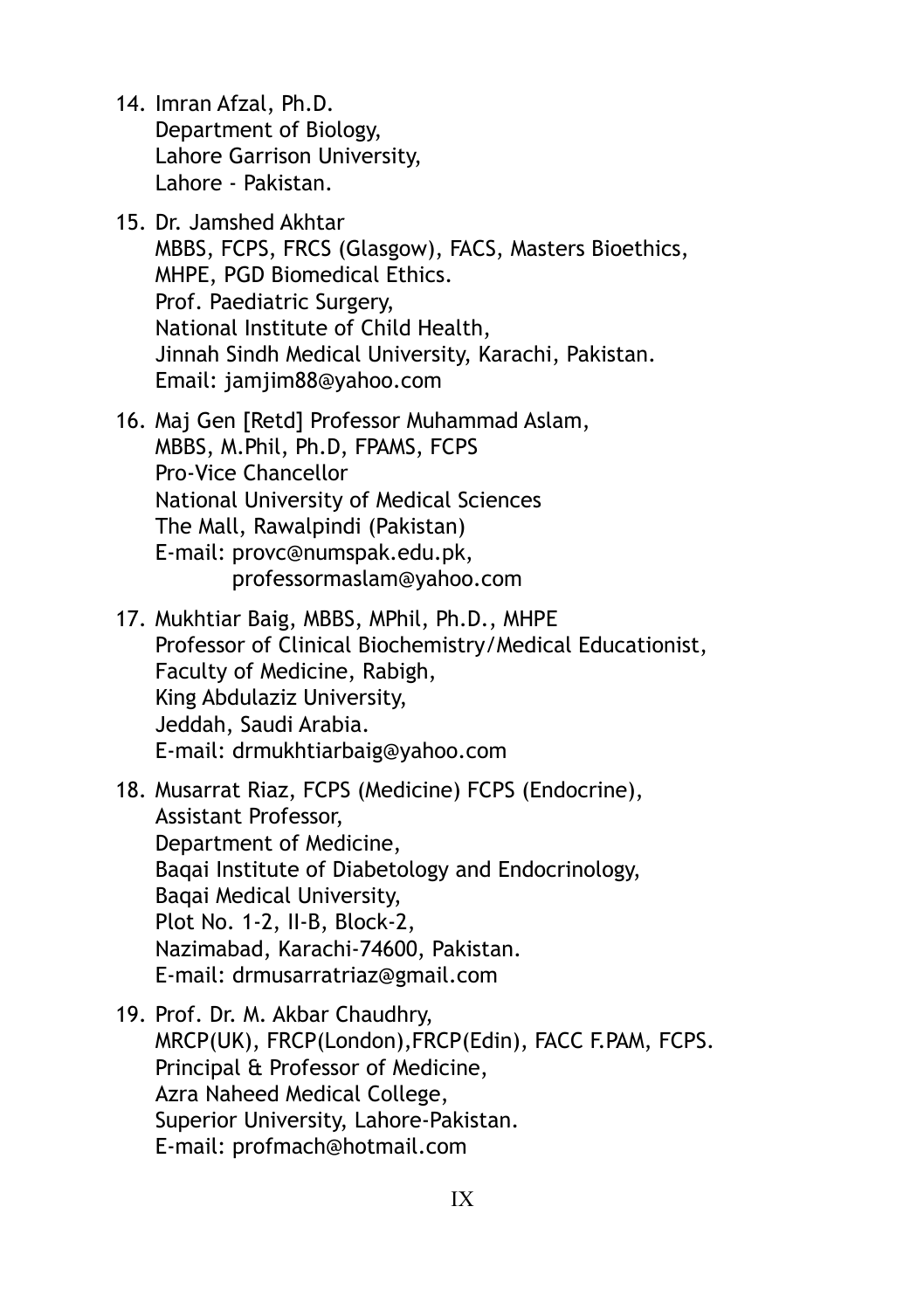- 20. Dr. Masood Jawaid MBBS, MCPS, MRCS (Glasg), FCPS (Surg), MHPE Associate Editor Pakistan Journal of Medical Sciences Karachi - Pakistan. E-mail: masood@masoodjawaid.com
- 21. Dr. Nazish Imran, MBBS; FRCPsych; MRCPsych (London). Associate Professor, Child & Family Psychiatry Department, King Edward Medical University/Mayo Hospital, Lahore - Pakistan. E-mail: nazishimrandr@gmail.com
- 22. Prof. Dr. Nasir Khokhar, MD, FACP, FACG. Professor of Medicine, Consultant Gastroenterologist, Shifa International Hospital, Islamabad, Pakistan. Editor-in-Chief, Rawal Medical Journal. E-mail: drnkhokhar@yahoo.com
- 23. Prof. Dr. Rehan Ahmed Khan MBBS (Pak), FCPS (Pak), FRCS (Ire), JM-HPE (Ned), MSc HPE (UK) , PhD (Scholar) University of Maastricht (Ned) Assistant Dean Medical Education, Riphah Academy of Research and Education Professor of Surgery, IIMC-T, Riphah International University Chairperson Assessment Committee Consultant/In-charge Laparoscopic Surgery, Railway Hospital, Rawalpndi - Pakistan. Email: surgeonrehan@gmail.com
- 24. Shaukat Ali Jawaid Chief Editor, Pakistan Journal of Medical Sciences, Karachi. Pakistan. E mail: [pjms@pjms.com.pk](mailto:pjms@pjms.com.pk), [pulse@pulsepakistan.com](mailto:pulse@pulsepakistan.com)
- 25. Shabih H. Zaidi, MBBS, FRCS, Otolaryngologist, Concordia Community Outpatients. Guy's & Haringey, London. Email: shabih514@gmail.com